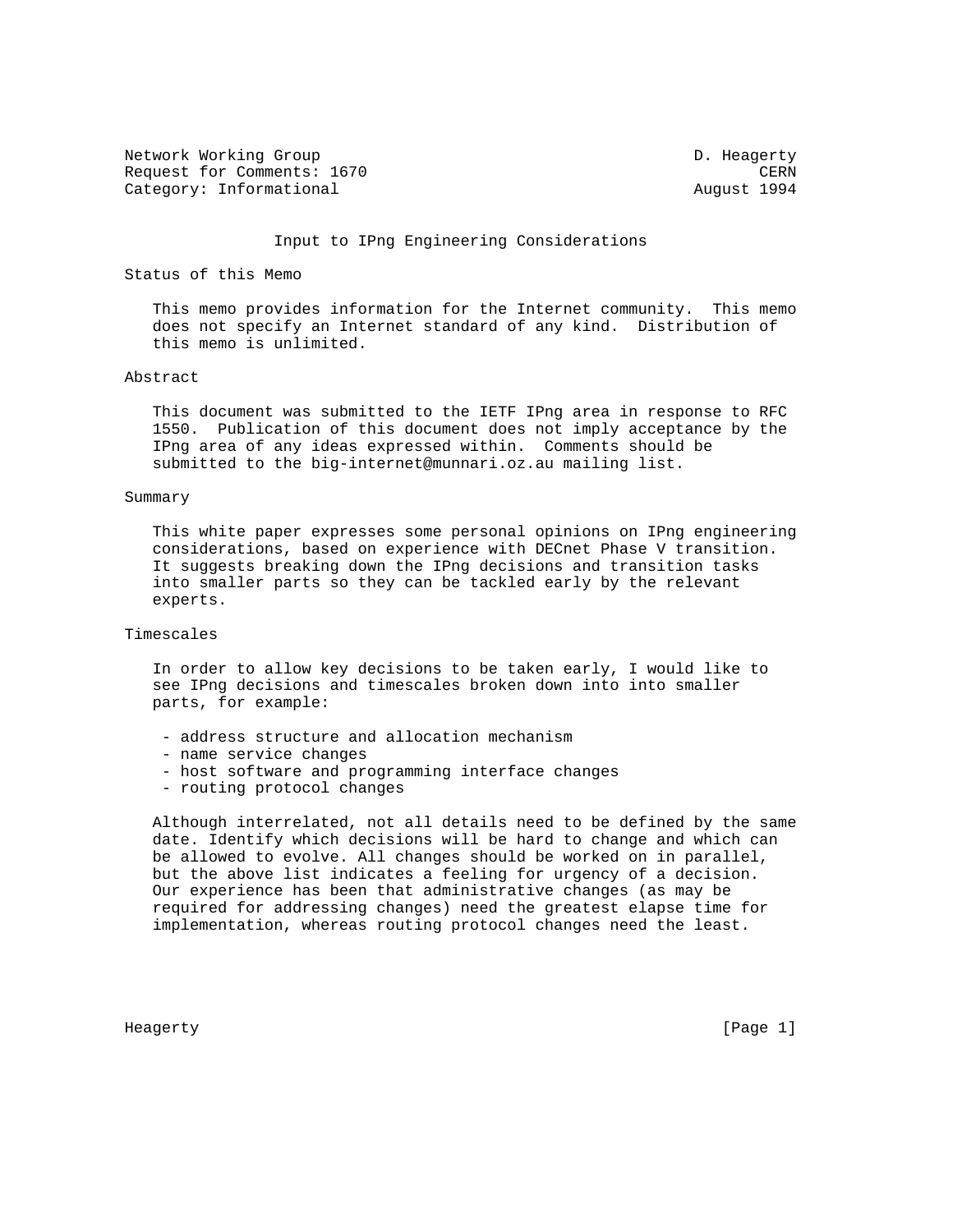I would like to see an early decision on address structure and enough information for service managers to start planning their transition. Some hosts will never be upgraded and will need to be phased out or configured with reduced connectivity. A lead time of 10 years (or more) will help to take good long term technical decisions and ease financial and organisational constraints.

Transition and deployment

 Transition requires intimate knowledge of the environment (financial, political as well as technical). The task needs to be broken down so that service managers close to their clients can take decisions and make them happen.

 Let the service managers adapt the solutions for their environment by providing them with a transition toolbox and scenarios of their uses based on real examples. Clearly state the merits and limitations of different transition strategies.

 Provide for transition autonomy. Let systems and sites transition at different times, as convenient for them.

 Identify what software needs to be changed and keep an up-to-date list.

 Identify what is essential to have in place so that service managers can transition at their own pace.

Allow for a feedback loop to improve software based on experience.

Configuration, Administration, Operation

 We run IP on a wide range of equipment and operating systems. We need an easy way to (re-)configure all our IP capable systems. The systems need to be sent their IP parameters (e.g., their address, address of their default router, address of their local name servers) and we need to obtain data from the system (e.g., contact information for owner, location and name of system). We also need an easy way to update DNS.

 In our environment systems are regularly moved between buildings and we therefore find the tight coupling of IP address to physical subnet over restrictive. Automatic configuration could help overcome this.

 We would like to efficiently load balance users of various IP based services (e.g., telnet, ftp, locally written applications) across a number of systems.

Heagerty [Page 2]